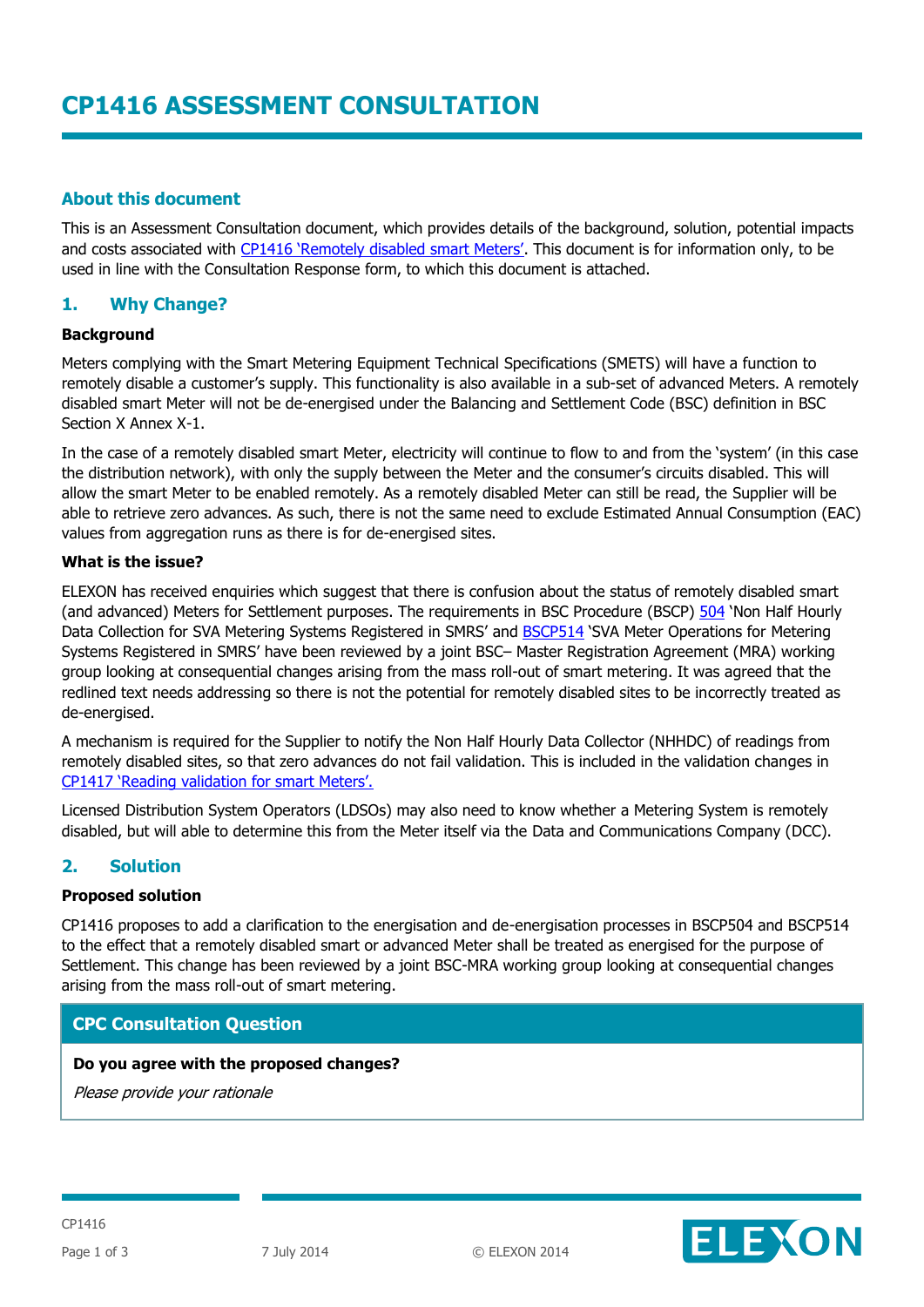# **CP1416 ASSESSMENT CONSULTATION**

# **3. Impacts and costs**

### **Central impact and costs**

This CP will require updates to BSCP504 and BSCP514 to implement the proposed solution. You can find the proposed changes in Attachments B and C respectively. No system changes will be required for this CP.

| <b>Central impacts</b>  |                       |
|-------------------------|-----------------------|
| <b>Document impacts</b> | <b>System impacts</b> |
| <b>BSCP504</b>          | None identified       |
| <b>BSCP514</b>          |                       |

The central implementation costs for CP1416 will be approximately £240 (1 man day) for ELEXON to implement the relevant document changes. There are no BSC Agent costs or impacts.

#### **BSC Party and Party Agent impacts**

The changes to BSCP504 and BSCP514 will have an impact on Suppliers, NHHDCs and Meter Operator Agents (MOAs).

| <b>BSC Party &amp; Party Agent impacts</b> |                                                           |
|--------------------------------------------|-----------------------------------------------------------|
| <b>BSC Party/Party Agent</b>               | <b>Impact</b>                                             |
| <b>Suppliers</b>                           | Minor changes will be required to implement the solution. |
| <b>NHHDCs</b>                              |                                                           |
| <b>MOAs</b>                                |                                                           |

# **CPC Consultation Question**

#### **Is your organisation impacted?**

If 'yes', please answer the following questions:

## **(a) How is your organisation impacted?**

Please provide a description of the impact(s) on your organisation and any activities which you will need to undertake between the approval of CP1416 and CP1416 Implementation Date (including any necessary changes to your systems, documents and processes). Where applicable, please state which of the roles that you operate as will be impacted and any differences in the impacts between each role.

## **(b) What are the associated costs on your organisation to implement this change?**

Please provide details of these costs, how they arise and whether they are one off or on-going costs.

ELEXON